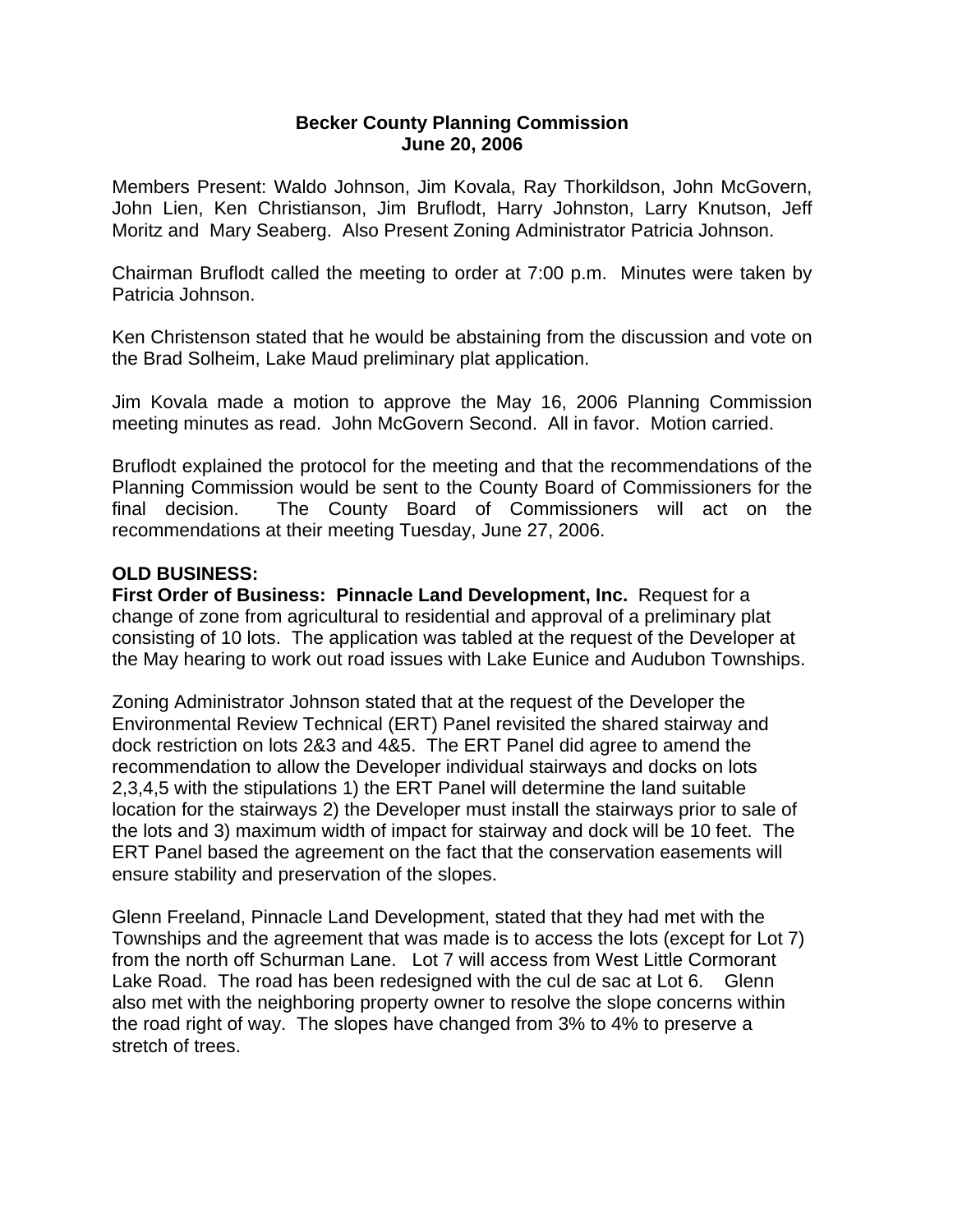Knutson requested a copy of the revised plat for the PC to review. Moritz questioned if the roads are to be interconnected in the future. Glenn Freeland stated that he would have liked to connect the two roads however, the residents did not agree. Knutson commented that residents don't want construction vehicles on the W. Little Cormorant Lake Road.

Kovala stated that the cul de sac between lots 6 & 7 is on incline on the hillside and commented that a Township Board should request a through road. Rick Ellsworth, Audubon Township commented that the township had met with the Developers and residents and the only resolution made is the revised road layout presented by the Developer. The residents are opposed to connecting the roads. Lake Eunice Township does not want a through road. Audubon Township Attorney did include a clause in the road agreement which states that if the roads are to be connected in the future, the residents would have to approach the Township Boards for consideration.

Rick Ellsworth further stated that the road grades are o.k. but could be better. The road will meet ordinance standards and will be approved by the County Engineer.

No one spoke in favor or opposition. Christianson made a motion to approve the change of zone from agricultural to residential and the preliminary plat of 10 lots as presented on the revised plat with the redesigned road with the stipulation that the ERT panel agreement be followed based on the fact that the plat does meet criteria of the zoning and subdivision ordinance. Moritz second. Majority in favor except Kovala and McGovern. Motion carried.

## **NEW BUSINESS:**

**First Order of New Business: Bruce Danielson.** Request a Conditional Use Permit for Commercial Use in an Ag Zone consisting of office rental, mini strip mall, rental building and rental storage and Approval of a Certificate of Survey for one tract of land. **LEGAL LAND DESCRIPTION**: P I D Number R 06.0380.000 Lake 605, Pt Govt Lot 3, Section 27, TWP 138, Range 43, Cormorant Township. The project is located on County Highway 4.

Bruce Danielson explained his applciation to the Board. The request for conditonal use includes professional offices (realtor, electrician, contractor) coffee shop, beauty shop. Business hours of operation will be limited at 6 am to 7 pm. Bruce explained that he chose this location because of the high traffic from Fargo/Moorhead to the Lakes area. Access to the shops would be off Grondahl Road. Bruce stated that the parcel has 500 feet of frontage on the highway. He believes that 10 years from now this will be a the main highway into the lakes area therefore making it a key location for this type of business.

Bruce commented that he has received comments and that the public perspective of the use for a restaurant or liquor establishment or gas station is false. The uses that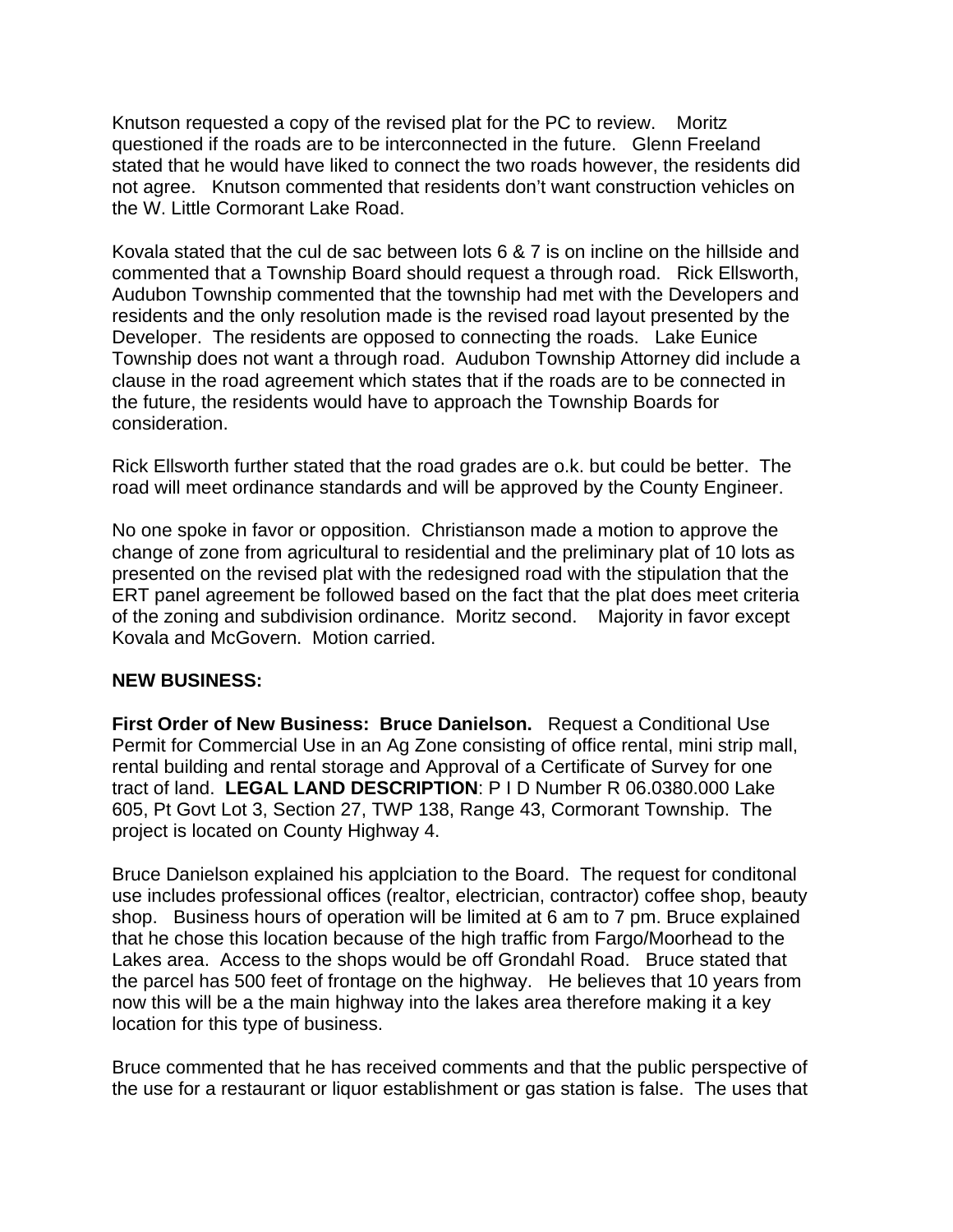he is proposing are for the community's benefit and use. He feels that the use will not increase traffic because the community is already using the existing commercial uses in the area. He further stated the existing commericial uses in the area including a bar/restaurant, realty office, insurance office, commercial storage, boat repair, boat storage, gravel pit, business offices, church, tree service and daycare builidng.

Bruce stated he did look for alternative locations in Cormorant Village but the property owners do not want to sell.

Bruce stated that the intial appliaction requested 3 builidngs however after the survey work was completed it was found that the wetland is actually a natural environment lake and the setback requirements eliminated the building site west of Grondahl road. Phase I of the project is to construct the office and storage building, Phase II will be a lock and leave storage builidng. The buildings will be stick built with shingles, siding and rock fronts (no pole buildings).

Chairman Bruflodt stated that there is a difference between professional offices and retail businesses. He further stated that without specific information on the type of businesses that would be located on the property the Board would have a difficult time evaluating the potential impacts.

Kovala asked for the building dimesions. Bruce Danielson stated that the building will be 40x100 in size inside. There will be approximately 4-30x40 sections for businesses. 2 for Danileson's construction company, 1 electirican and 1 coffee house.

Waldo Johnson questioned the property line location and buffer zones. Bruce stated that there is an existing line of lilacs to the south and he intends to plant evergreens in front of the lilacs to act as a sound barrier.

No one spoke in favor of the application.

Speaking in opposition (name and summary of concerns):

- Neil Meyer poor location for commercial, close to residences and lake
- Ron Rustad too many commercial businesses in area already
- Marvin Wright environmental concerns pristine area- Lake Ida and 610
- Gene Meyer Delivered petition of neighbors opposed, 27 signatures
- Steve SIy geographical location, environment, and continued access to property
- Barry Nelson on behalf of Kevin & Nancy Nelson, blanket permitting strip mall (limits future zoning authority over project), environmental concerns – use within the shoreland district, large building footprints within the  $1<sup>st</sup>$  tier of a NE lake (impervious surface=runoff)
- Mark Anderson-environmental, traffic, poor location
- Larry Longtine- increased runoff, wildlife area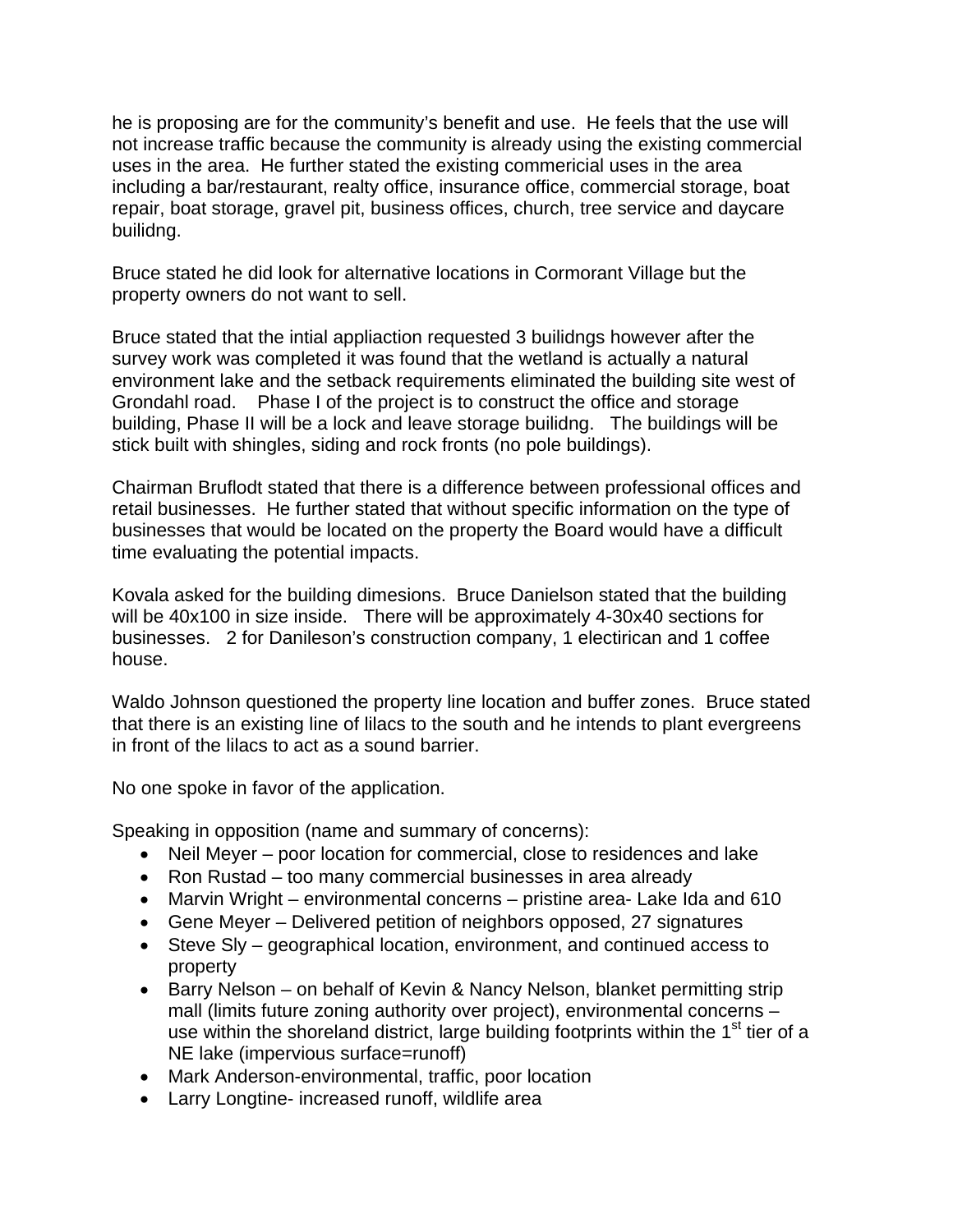Letters submitted and review by Planning Commission in opposition: Lake Ida Assocation, Karla Babler, Steve Sly, Mary Lan Christel, Beverly Lee, Diane Rustad, Lyle Torgerson, Ron Rustad, Howard Murray.

Waldo Johnson made a motion to deny the request based on the findings that the property is not large enough to accommodate the proposed businesses relative to increased traffic and runoff. Kovala second. Harry Johnston commented that the road frontage is only 325 feet on County Highway 4 and the east portion of the parcel, where the businesses will be located, is only 1.5 acres in size not 4.2. All members in favor of the motion. Motion carried.

**Second Order of Business: Brad Solheim.** Request a Change of Zone from Agricultural to Residential and approval of a Preliminary Plat consisting of 15 lots. **LEGAL LAND DESCRIPTION:** PID Number R 17.0321.000 & R 17.0237.000 Maud Lake, Pt E 1/2 SW 1/4 & Govt Lot 5 in 21 & Pt Govt Lot 1 in 28, Section 28, TWP 138, Range 42 Lake Eunice Township. Project Location: Southwest Shore of Lake Maud.

Zoning Adminstrator Johnson stated the ERT Panel recommendation to table the application based on the fact that the Panel did not have adequate review of the preliminary plat. The Panel has concerns with the wetlands, slopes and aquatic vegetation.

Chris Heyer, Surveyor and Brad Solheim, Developer, explained that the plat has been revised to address some of these concerns. The revised plat shows that the road has been moved to the west which eliminates one lot. Lots 1,2,3,4 have increased in lots size based on the wetland delineation that was completed last week. There will be 4400 feet of new road constructed to accommodate the plat. The road will have 4% slopes with a "T" turn around. There are steep slopes on Lots 5, 6, 7. Chris Heyer stated that the wetland are not physically connected to the lake based on the lake and wetland elevations. Boardwalks will be placed on lots 1, 2, 3 across the wetlands to access the lake (prior to selling). Solheim presented the Planning Commission with photos of the project area.

Solheim stated that he has been working with Brad Grant, SWCD, throughout the process. The road construction will require a wetland replacement plan for a small portion of a wetland.

Solheim stated that he acknowledges the Township request for 2.5 acre backlots to control density on lakes. Solheim commented that the proposed plat includes 14 lots out of 26 acres, which he feels is not dense.

Solheim stated that he has walked the entire shoreline and that the south 300 feet has aquatic vegetation but the remainder of shoreline has a firm bottom.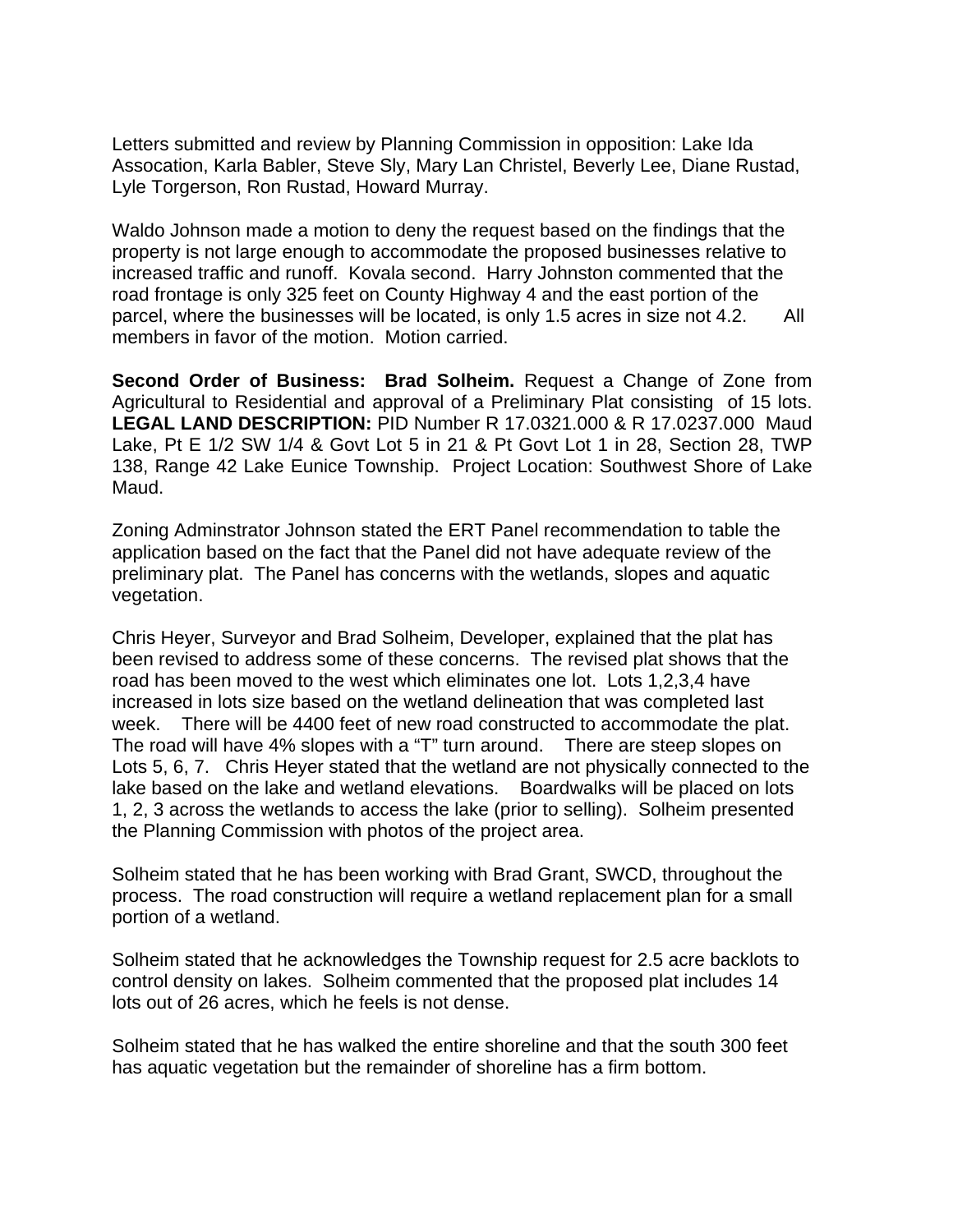Solheim stated that they had reviewed different options for the project, such as MURD's. They felt the MURD would allow 14 owners access to the lake instead of only 7, proposed.

Solheim commented that his family plans to live within the subdivision and therefore, he is sensitive to the environment.

Kovala questioned if the back lots would have access. Solheim stated that the ordinance does not allow for back lot lake access. Moritz questioned dock and lift locations for Lots 1, 2, 3 within the wetland areas and the concerns of fragmentation of the aquatic vegetation. Solheim stated that he is open to suggestions from the Planning Commission.

No one spoke in favor. Speaking in opposition (name and summary of concern):

- Bill Sherlin, Lake Maud Association, Letter in opposition 49 signatures, Environmental concerns stated by the ERT Panel and 2.5 acre back lot Township requirement.
- Bill Sherlin, Lake Resident, wetlands, slopes, aquatic vegetation
- Merle Hanson –sensitive areas
- Mike Reep Lake Eunice Twp- 2.5 acre minimum, Requires cul de sac
- Dave Morben sensitive areas
- Shelly Townsend sensitive areas
- Leroy Hagen sensitive areas

Letters read in opposition: Bob Merritt, DNR, concerned wetlands may be part of lake, aquatic vegetation, slopes; Brad Grant, SWCD, concerned with lack of proper review by ERT Panel (slopes, wetlands, aquatic vegetation); COLA question land suitability and compliance with comprehensive plan.

Thorkildson stated that he believes the development is too dense. Knutson stated concerns on the land suitability issues. Lien stated the project needs to be reviewed by the Panel for suitability. Moritz stated he is also concerned with the site suitability.

Kovala commented that there are many questions not answered and asked Solheim if he was willing to table the application until the areas of concern are addressed. Solheim requested that the application be tabled to resolve the issues. Application tabled.

**Third Order of Business: Lake Country Developers. Paul Renner.** Request a Conditional Use Permit for storage condominiums in a Residential Zone**. LEGAL LAND DESCRIPTION:** PID Number R 03.0073.001 Burlington Township , Pt Govt Lot 4 Beg 150 Ft E of SW Cor Th W 150 Ft N 949.51 Ft E to Pt N, Section 7, TWP 138, Range 40 Request a Conditional Use Permit for storage condominiums in a Residential Zone**.**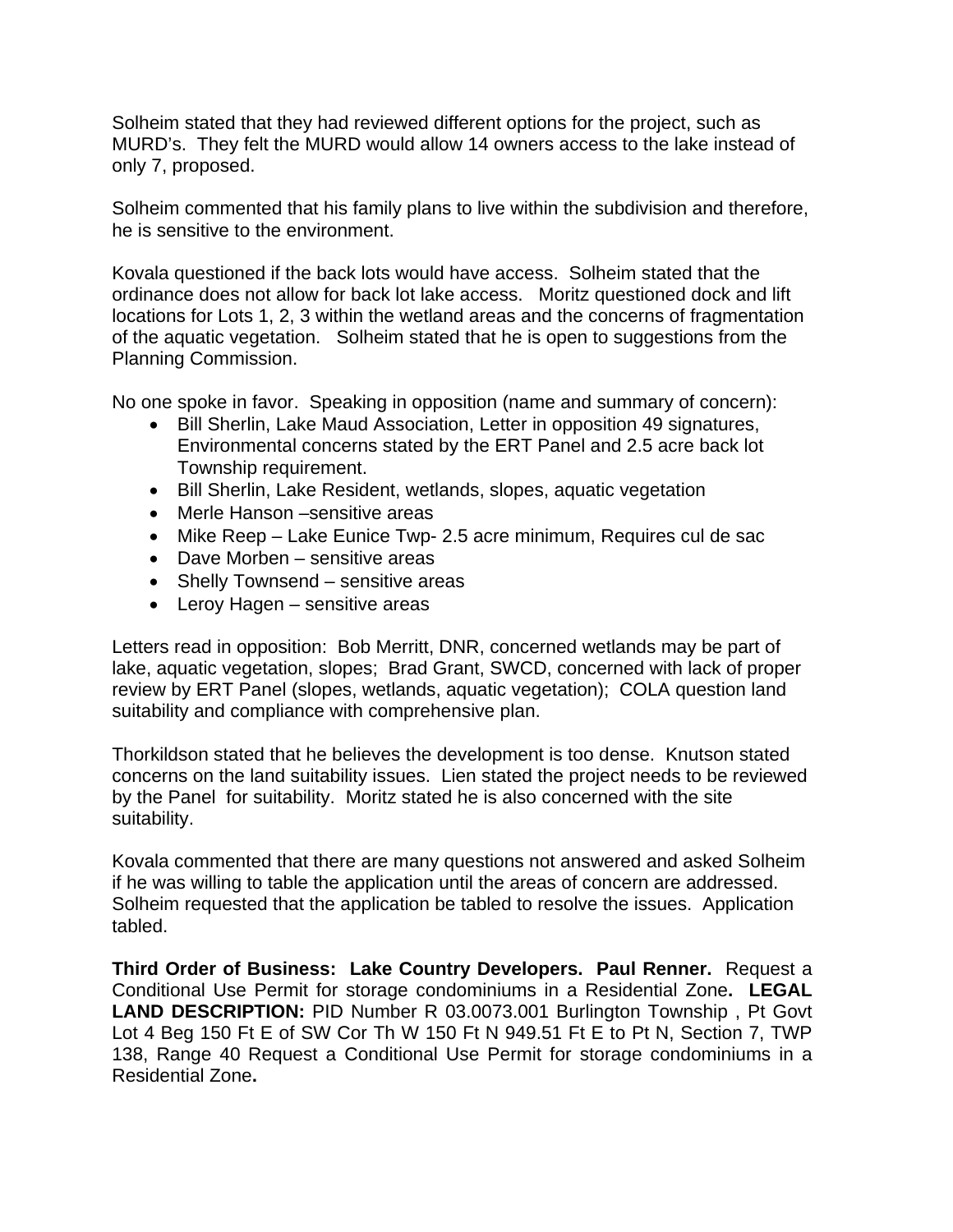Paul Renner explained the application to the Board. He is proposing to construct storage condominiums on the 2.5 acre parcel. The parcel will be classified as B2- Commercial in the City of Detroit Lakes annexation plan.

Harry Johnston stated that a variance was granted by the Board of Adjustment for a 12 setback from the eave of the structure to the rear property line with a stipulation providing for stormwater management.

Zoning Administrator Johnson stated that Larry Remmen, City Planner, contacted the office and stated no objection to the project.

No one spoke in favor or opposition of the application. Harry Johnston made a motion to approve the conditional use permit for storage condominiums based on the findings that it is compatible with County and City zoning ordinances and comprehensive plans. Christianson second. All members in favor. Motion carried.

**Fourth Order of Business: Roger Geddes.** Request a Change of Zone from Agricultural to Residential and Approval of a Certificate of Survey for 2 tracts of land**. LEGAL LAND DESCRIPTION:** PID Number R 09.0106.000 Big Elbow Lake, Pt Govt Lot 4, Section 13, TWP 142, Range 39, Eagle View Township Project Location: Buck's Trail.

Roger explained his request to the Board. The entire tract would be divided into three total tracts. Tract B & C would be given to his daughters. There was discussion by the Board on the building site locations.

No one spoke in favor or opposition. John Lien made a motion to approve the change of zone from agricultural to residential and a certificate of survey for 2 tracts of land based on the findings that the request meets the criteria of the zoning and subdivision ordinances. Waldo Johnson second. All members in favor. Motion carried.

**Fifth Order of Business: Leroy Peterson/Don Johnson.** Request a Change of Zone from Agricultural to Residential. **LEGAL LAND DESCRIPTION:** PID Number R 19.0150.000 Lake View Township, N 1/2 of NW 1/4 Less 3 Ac S of Rive & 1 Ac for Pvt Rd, Section 9, TWP 138, Range 41. Project Location: US Hwy 59 South.

Rick Johnson, representing Don Johnson, explained the application. The owner's would like to rezone the property to residential. In the immediate future Johnson intends to build a twin home on the property. Rick stated that the property includes 20 acres on the west side of State Hwy 59 and 30 acres on the east side.

No one spoke in favor or opposition. Larry Remmen, City Planner, notified the Zoning Office that the request is compatible with the City comprehensive plan. MNDOT letter was read which included statements on access requirements.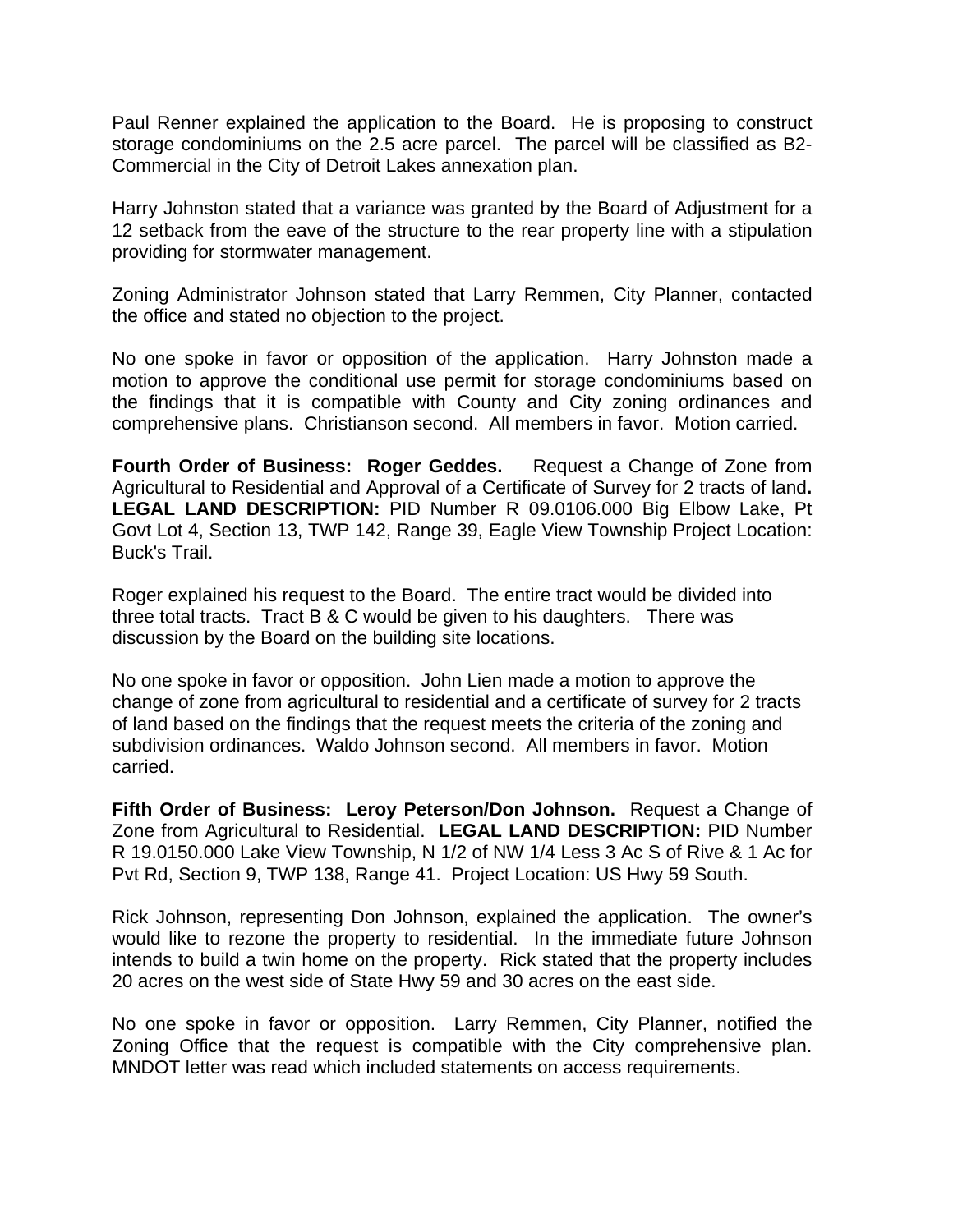Christianson made a motion to approve the request based on the findings that it meets the criteria of the County and City Comprehensive Plan. Harry Johnston second. All members in favor. Motion carried.

**Sixth Order of Business: Thomas Bergren.** Request a Change of Zone from Agricultural to Residential and Approval of a Certificate of Survey 3 tracts of land. **LEGAL LAND DESCRIPTION**: P I D Number R 17.0031.000 Bass Lake, Pt of Govt Lot 7, Section 3, TWP 138, Range 42, Lake Eunice Township. Project Location: Hill View Lane.

Tom Bergren explained the request to the Board. The lots are back lots within the original Bass Lake Estates Plat approved 2 years ago. The lots will not have lake access. The lots will have access of the existing Township road.

No one spoke in favor or opposition. Kovala made a motion to approve the change of zone to residential and the certificate of survey based on the findings that the request meets the criteria of the Zoning and Subdivision Ordinance. John Lien second. All members in favor. Motion carried.

**Seventh Order of Business: James & Nancy Vareberg.** Request a Change of Zone from Agricultural to Commercial for a 12.18 acre tract. **LEGAL LAND DESCRIPTION:** P I D Number R 19.0050.000, Lake View Township, Pt NW 1/4 SW 1/4 & Pt NW 1/4 SW 1/4, Section 4, TWP 138, Range 41. Project Location: Co Hwy 6 & US Hwy 59.

Jim Vareberg explained the request to the Board. Vareberg stated that he has been using the property for commercial (flower shop/bus) when the Zoning office contacted him and stated the use was in violation of the agricultural zone. Vareberg stated that he was informed by MNDOT and the Assessor that the property is considered commercial because of the frontage on Hwy 59 therefore Vareberg would like it zoned accordingly. There is no access to the property from Hwy 59. There is an old road located wtihin the long narrow strip on Hwy 59.

Christianson questioned why Vareberg would be taxed commercial if the property is not used commercially. Vareberg stated that he was informed by the Assessor that the taxes are based on "best" use of the property, which would be commercial. Kovala commented that this way of taxing seems wrong. Harry Johnston stated that it appears the only use of the 150' strip along Hwy 59 would be to place billboards. Vareberg stated that he will use the 150' strip to access his 70 acres to the east of this property. Kovala questioned if Vareberg intends to request rezone of the 70 acres to commercial. Vareberg stated not at this time.

No one spoke in opposition. Gail Hahn, Lake View Township, stated that the Township was in favor of the rezone to commercial. Letters were read from MN DOT stating that the proposed rezone, if approved, has the potential for 7 billboards and County Engineer comment letter on access requirements. Larry Remmen, City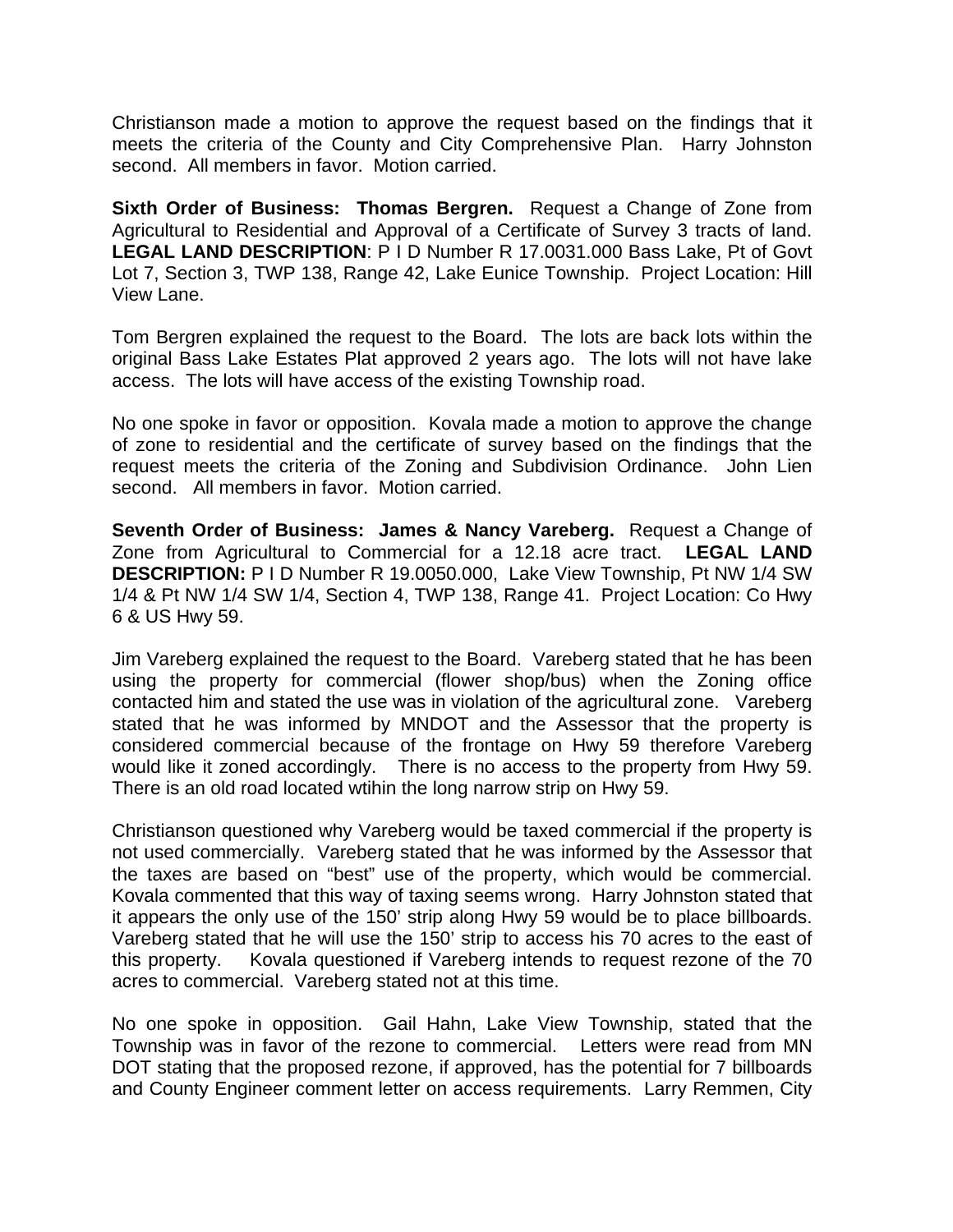Planner, notified the Zoning Office that the request is compatible with the City Comprehensive Plan.

Thorkildson made a motion to approve the request for commercial zone on the 12.18 acre tract based on the fact that the request is compatible with the Comprehensive Plan. Harry Johnston second. Larry Knutson abstained from the vote. All members in favor except for Waldo Johnson. Motion carried.

**Eighth Order of Business: Fred Brower.** Request a Change of Zone from Agricultural to Residential and Approval of a Certificate of Survey for 3 Lots. **LEGAL LAND DESCRIPTION**: PID Number R 20.0233.000, Maple Grove Township, Lot 2 Less Plat Less Tracts, Section 8, TWP 142, Range 40. Project Location: 296th Ave.

Chris Heyer, Surveyor, explained the request to the Board. The certificate of survey includes three tracts, all greater than the required 40,000 sq. ft. The lots will not have riparian rights. There is a steep slope on the east side of the lots abutting the public road therefore, the lots will be serviced by a gravel road from the north to ensure the the slopes will not be distrubed. The neighborhood is generally residential with Cedar Crest Resort to the northwest.

No one spoke in favor or opposition. Zoning Administrator Johnson read one letter of opposition to the request from Allen Leff.

Jeff Moritz made a motion to approve the request for change of zone to residential and the certifcate of survey based on the findings that it is compatible with the surrounding property and the Zoning and Subdivision Ordinances. Mary Seaberg second. All members in favor. Motion carried.

**Ninth Order of Business: Phil Seabloom.** Request a Change of Zone from Agricultural to Residential and Approval of a Certificate of Survey for 3 tracts of land. **LEGAL LAND DESCRIPTION**: PID Number R 19.0092.004 Lake View Township, Pt Govt Lot 9, Section 7, TWP 138, Range 41. Project Location: West Lake Sallie Drive.

Phil Seabloom and Scott Walz, Meadowland Surveying, explained the request to the Board. The request had been revised to extend the 66 foot road corridor into Tract A-3 based on Seabloom's agreement with Cornerstone Development, the property owner to the north. Existing Tract B falls within the 2-mile City of Detroit Lakes zone therefore, the City did approve the initial split of the tract. The lots are intended for residential homes. There is no riparian rights to Fox Lake from the proposed lots.

No one spoke in favor. Speaking in opposition: Lew Lewandowski, Fox Lake President, concerned with lake access across Tract B and the environmental sensitivity of this portion of the watershed to Fox Lake, increased runoff, septic systems and change of zone intent. Knute Thorsgaard, concerned with lake access and change of zone intent. George Portilla, opposed to change of zone and the